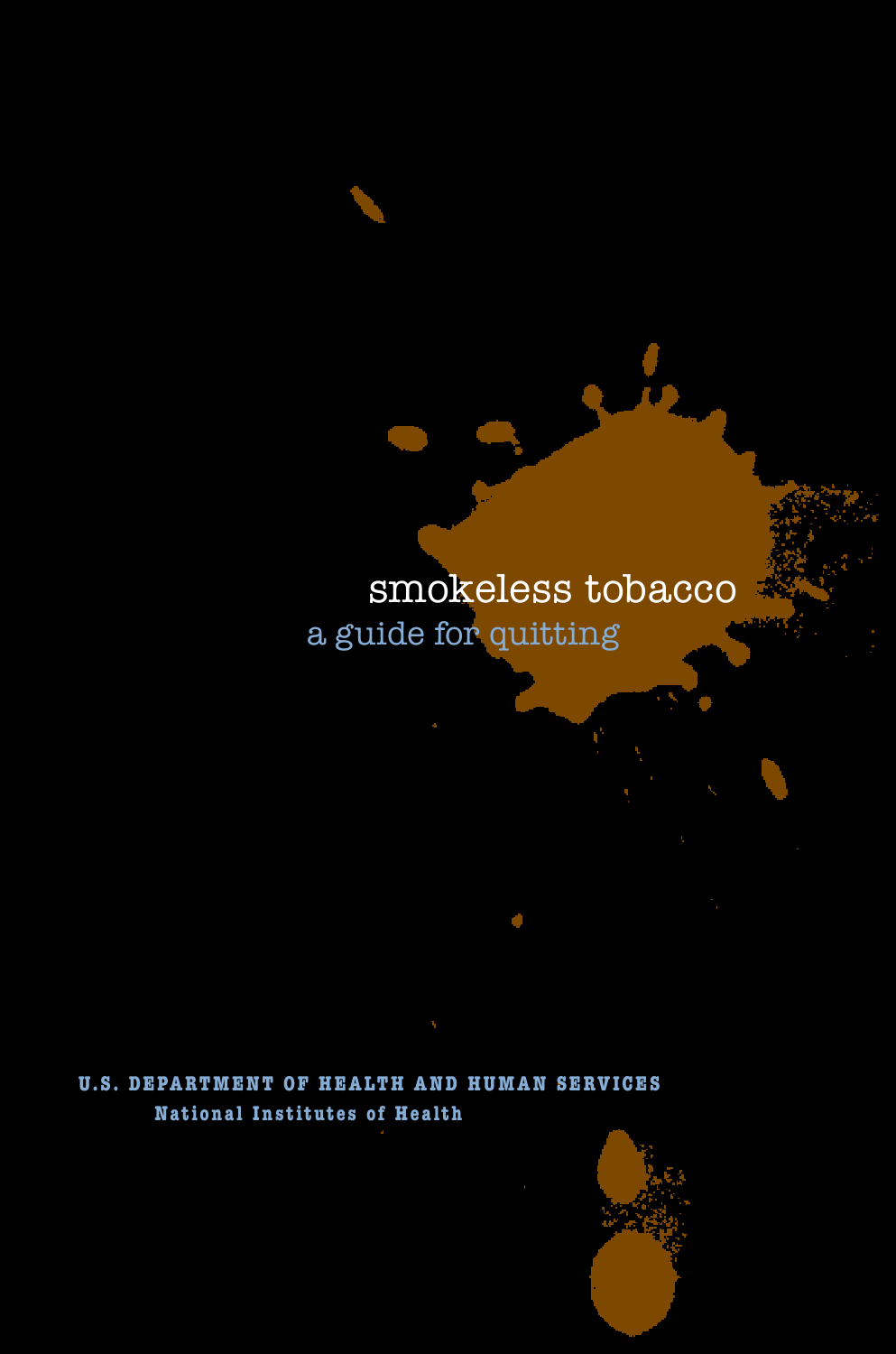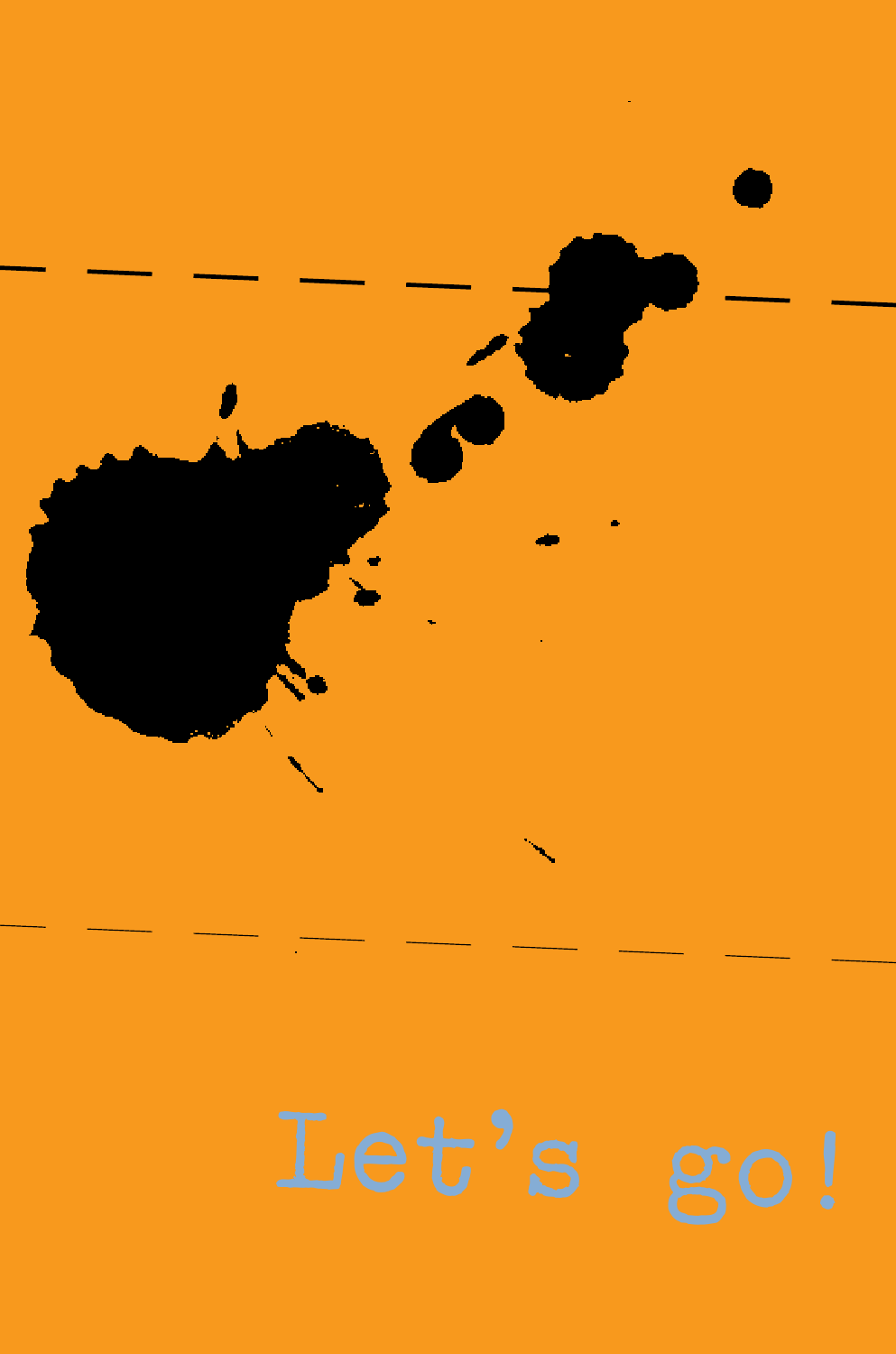## **Intro Intrduction duction**

#### **So you're a dipper and you'd like to quit.**

Maybe you've already found that quitting dip or chew is not easy. But you can do it! This guide is intended to help you make your own plan for quitting.

Many former dippers have shared advice on quitting that can help you. Among them are many Major League Baseball players who quit successfully. This guide is the result of advice from chewers and dippers who have canned the habit.

Like most dippers, you probably know that the health-related reasons to quit are awesome. But you must find your own personal reasons for quitting. They can motivate you more than the fear of health consequences. It's important to develop your own recipe for willpower.

**Ready to start? Let's go!**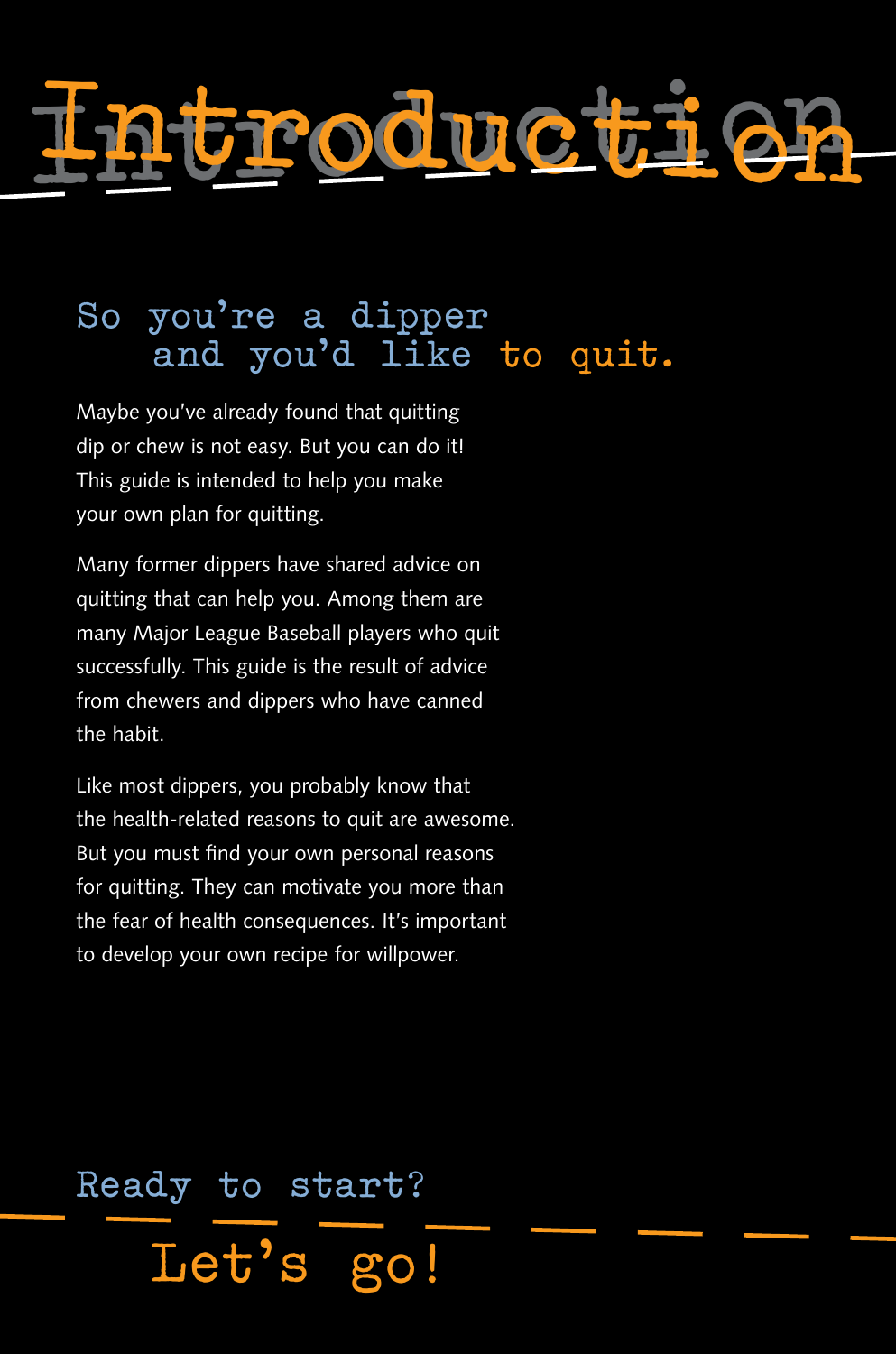# $\mathbf{D}$

**Here's a brief summary of the harm dipping does in the mouth:**

- > Smokeless tobacco use may cause cancer of the mouth.
- ► Sugar in smokeless tobacco may cause decay in exposed tooth roots.
- > Dip and chew can cause your gums to pull away from the teeth in the place where the tobacco is held. The gums do not grow back.
- > Leathery white patches and red sores are common in dippers and chewers and can turn into cancer.

**Can smokeless tobacco use cause** 

**problems in other parts of the body?**

Recent research shows that smokeless tobacco use might also cause problems beyond the mouth. Some studies have shown that using smokeless tobacco may cause pancreatic cancer. And scientists are also looking at the possibility that its use might play a role in the development of cardiovascular disease—heart disease and stroke.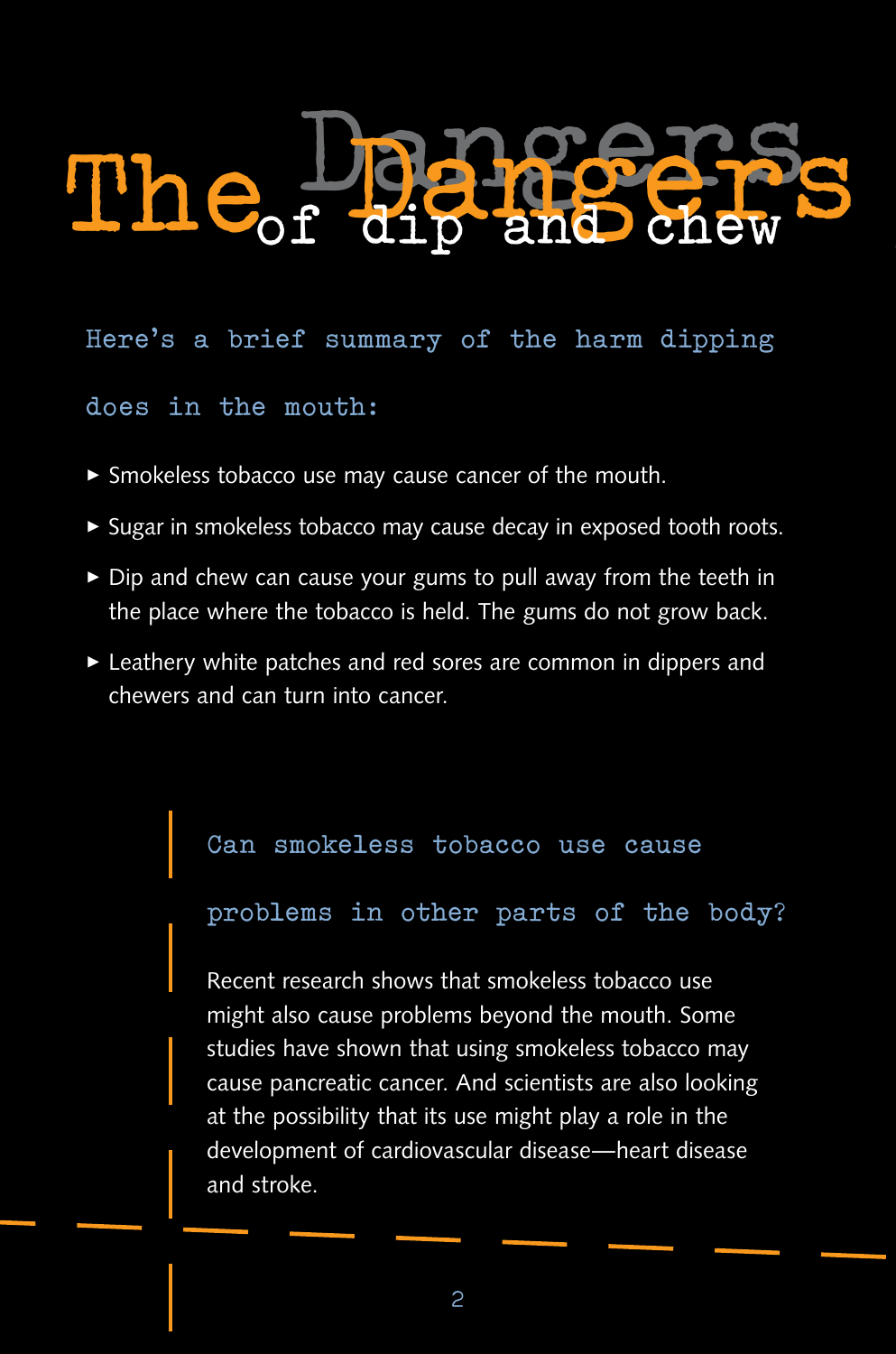#### **Need more reasons to quit? It's expensive!**

A can of dip costs an average of nearly \$3. A two-can-a-week habit costs about \$300 per year. A can-a-day habit costs nearly \$1,100 per year. Likewise, chewing tobacco costs about \$2. A pouch-a-day habit costs over \$700 a year. Think of all the things you could do with that money instead of dipping or chewing. It adds up.

#### **It's disgusting!**

If the health effects don't worry you, think of how other people see your addiction.

The smell of smokeless tobacco in your mouth is not pleasant. While you may have become used to the odor and don't mind it, others around you notice.

Check out your clothes. Do you have tobacco juice stains on your clothes, your furniture, or on your car's upholstery?

Look at your teeth. Are they stained from tobacco juice? Brushing your teeth won't make this go away.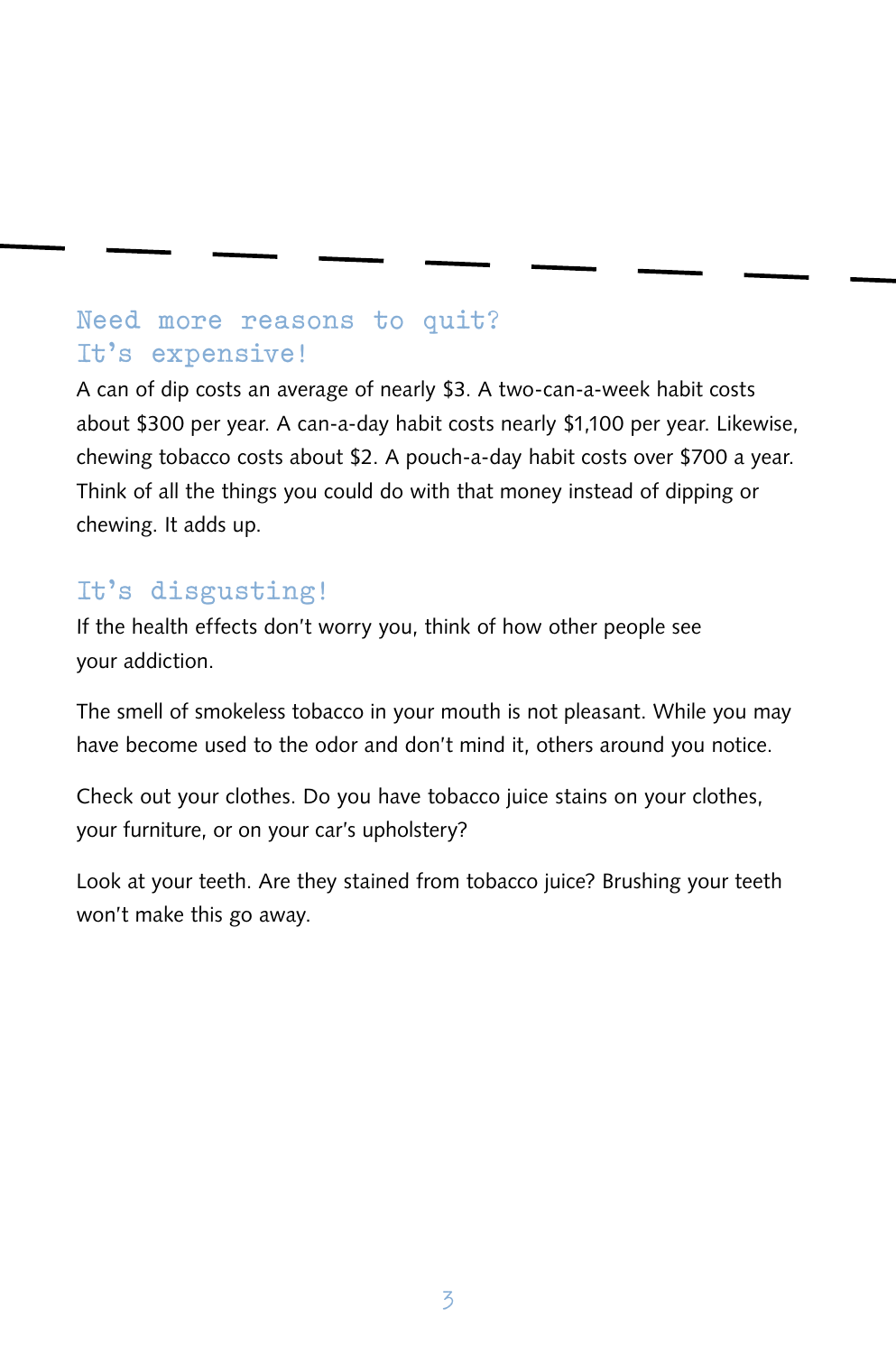# Understanding<br> **Addiction**

HIGHEST TO l o w e s t

- > Kodiak Wintergreen
- > Skoal Longcut **Straight**
- > Copenhagen Snuff
- > Copenhagen Long Cut
- > Skoal Bandits Mint
- > Hawken Wintergreen

This list is provided for information only. NIDCR and NCI do not endorse the use of any tobacco product. **Hard to believe you're** 

**a nicotine addict?** 

**Believe it.**

Nicotine, found in all tobacco products, is a highly addictive drug which acts in the brain and throughout the body.

Dip and chew contain more nicotine than cigarettes.

#### **Some facts:**

Holding an average-size dip in your mouth for 30 minutes gives you as much nicotine as smoking three cigarettes. A 2-can-a-week snuff dipper gets as much nicotine as a 1-1/2 pack-a-day smoker does.

To the left is a chart comparing the nicotine levels of some selected snuff brands.

Think about your own habit. Check how many of the following apply to you. The more items you check, the more likely that you are addicted.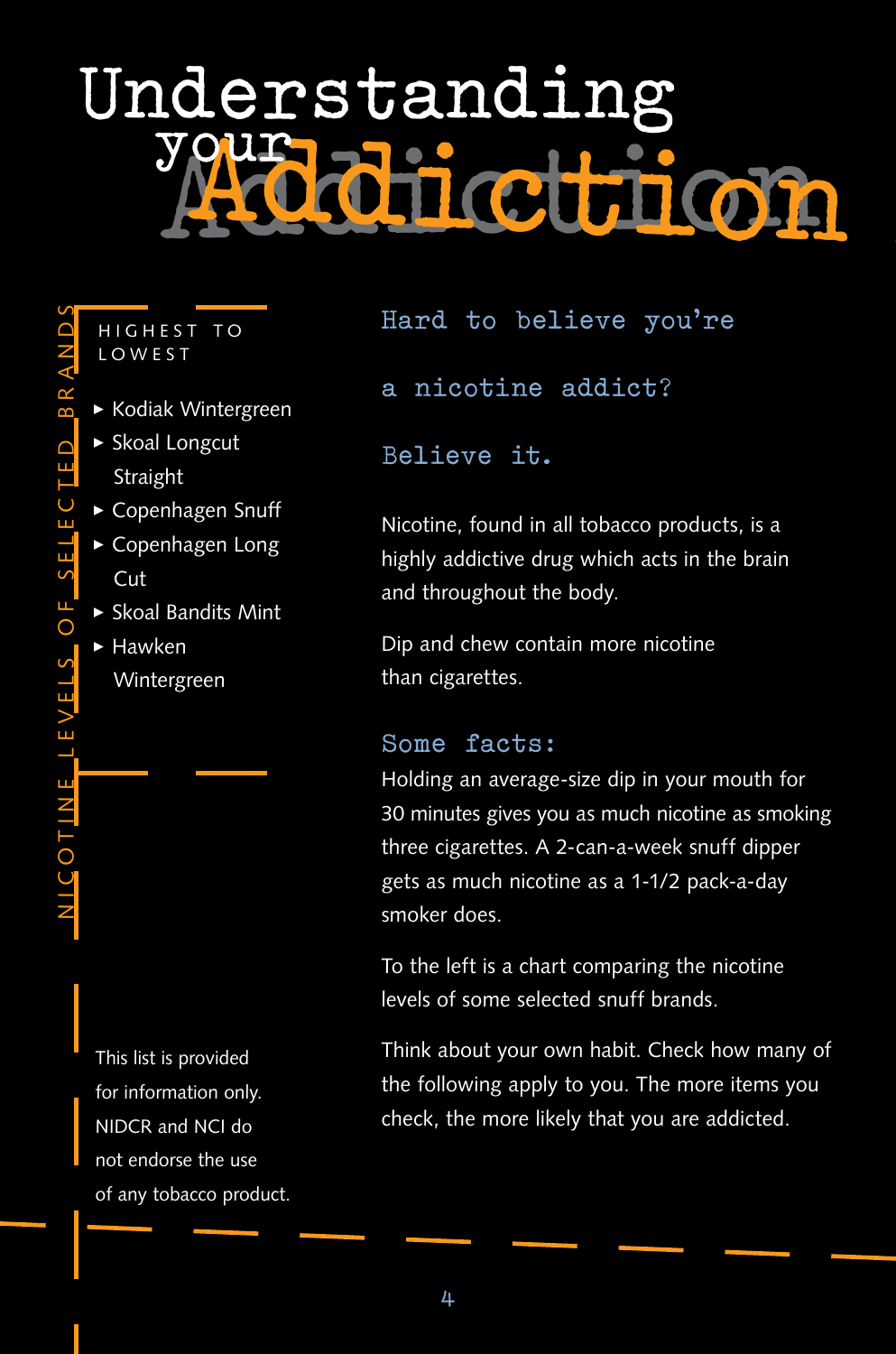### **How addicted are you?**

- I no longer get sick or dizzy when I dip or chew, like I did when I first started.
- I dip more often and in different settings.
- > I've switched to stronger products, with more nicotine.
- I swallow juice from my tobacco on a regular basis.
- I sometimes sleep with dip or chew in my mouth.
- I take my first dip or chew first thing in the morning.
- I find it hard to go more than a few hours without dip or chew.
- I have strong cravings when I go without dip or chew.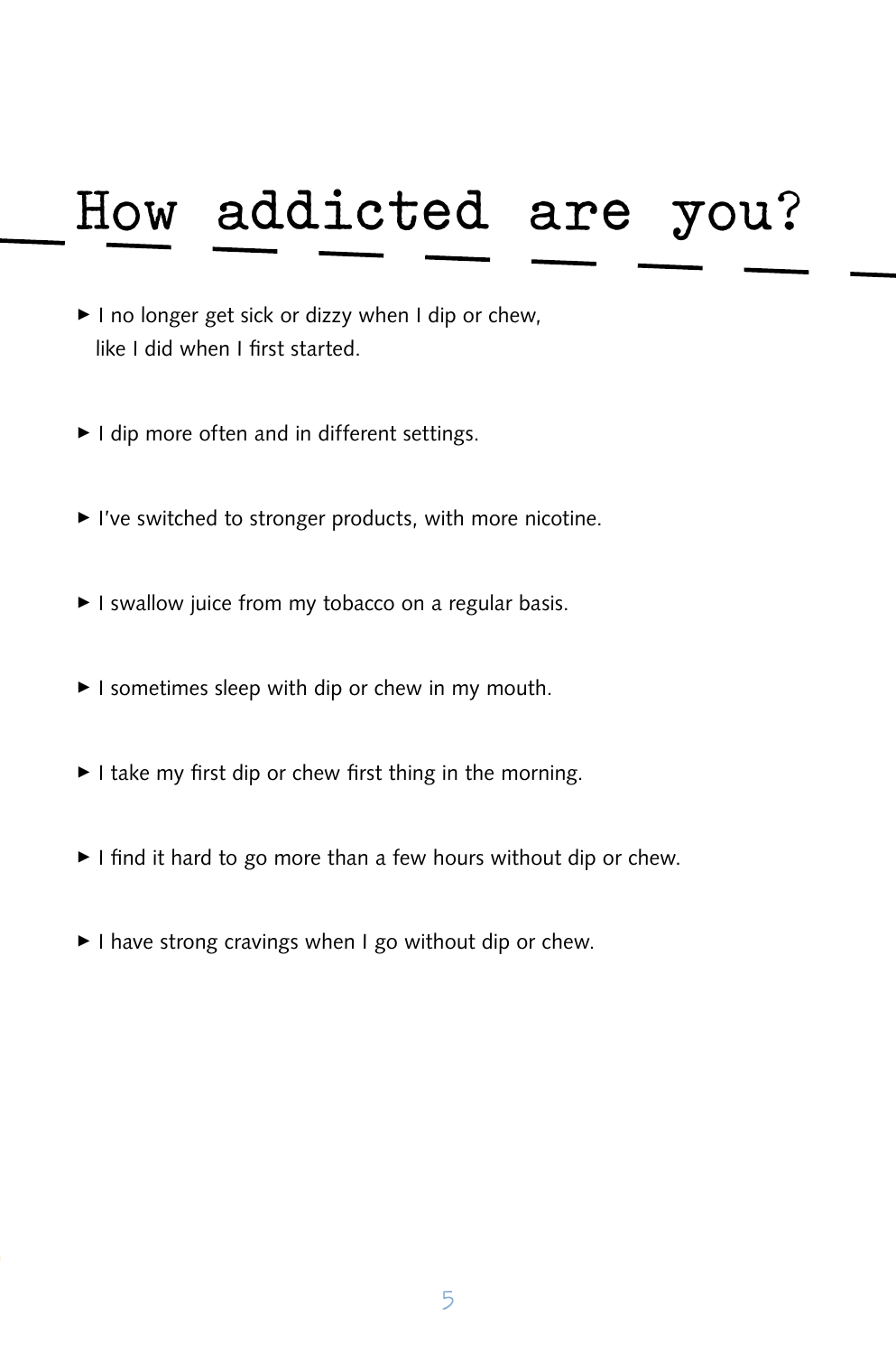# **Myths & Truths**

**There are several myths about smokeless tobacco. Sometimes these myths make users feel more comfortable in their habits. Here are some myths and the truths that relate to them.**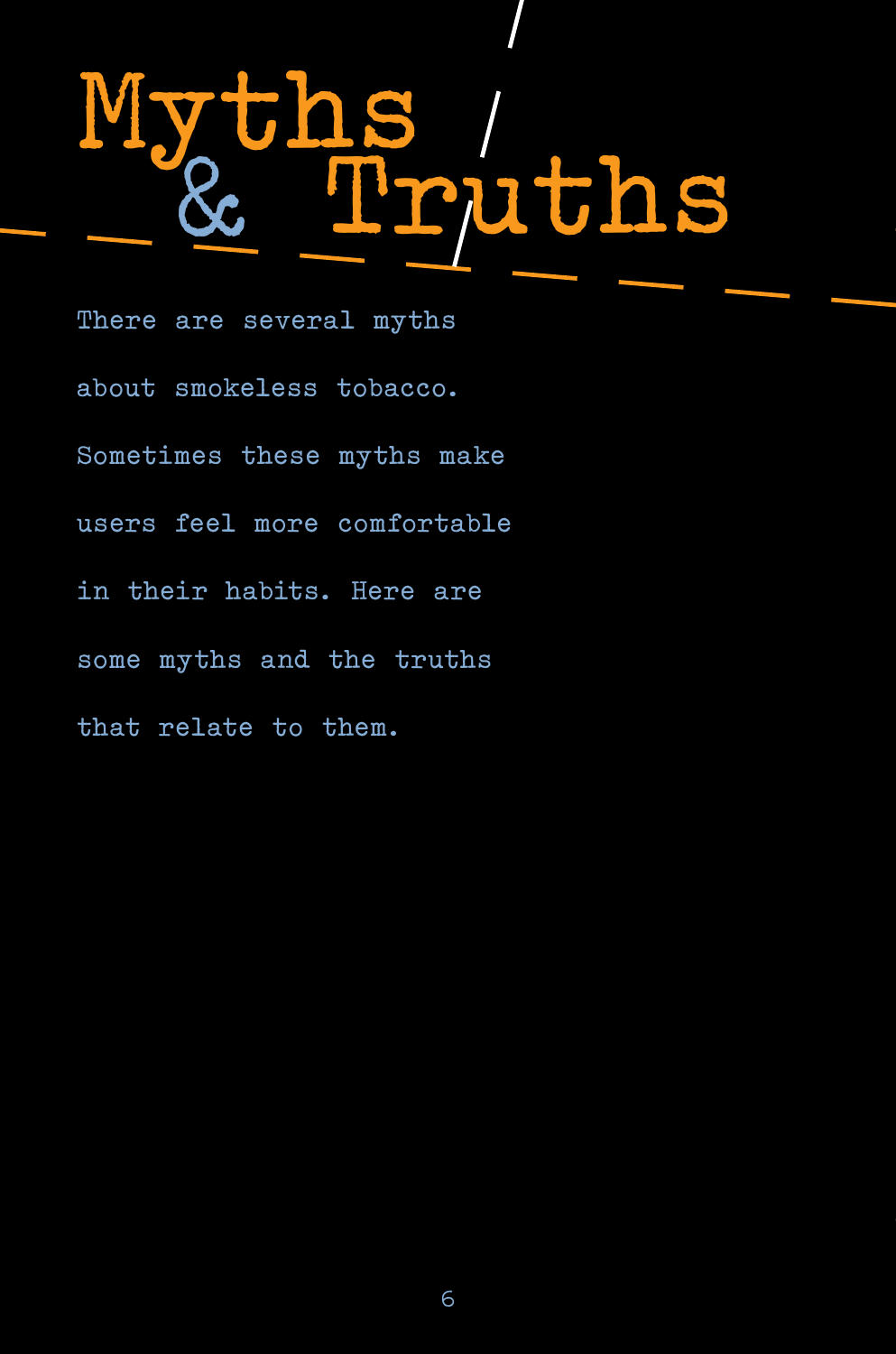**Myth: Smokeless tobacco is a harmless alternative to smoking. T R U T H :** Smokeless tobacco is still tobacco. In tobacco are nitrosamines, cancer-causing chemicals from the curing process. Note the warnings on the cans.

**Myth: Dip (or chew) improves my athletic performance. T R U T H :** A study of professional baseball players found no connection between smokeless tobacco use and player performance. Using smokeless tobacco increases your heart rate and blood pressure within a few minutes. This can cause a buzz or rush, but the rise in pulse and blood pressure places an extra stress on your heart.

**Myth: Good gum care can offset the harmful effects of using dip or chew.**

**T R U T H :** There is no evidence that brushing and flossing will undo the harm that dip and chew are doing to your teeth and gums.

**Myth: It's easy to quit using dip or chew when you want to. T R U T H :** Unfortunately, nicotine addiction makes quitting difficult. But those who have quit successfully are very glad they did.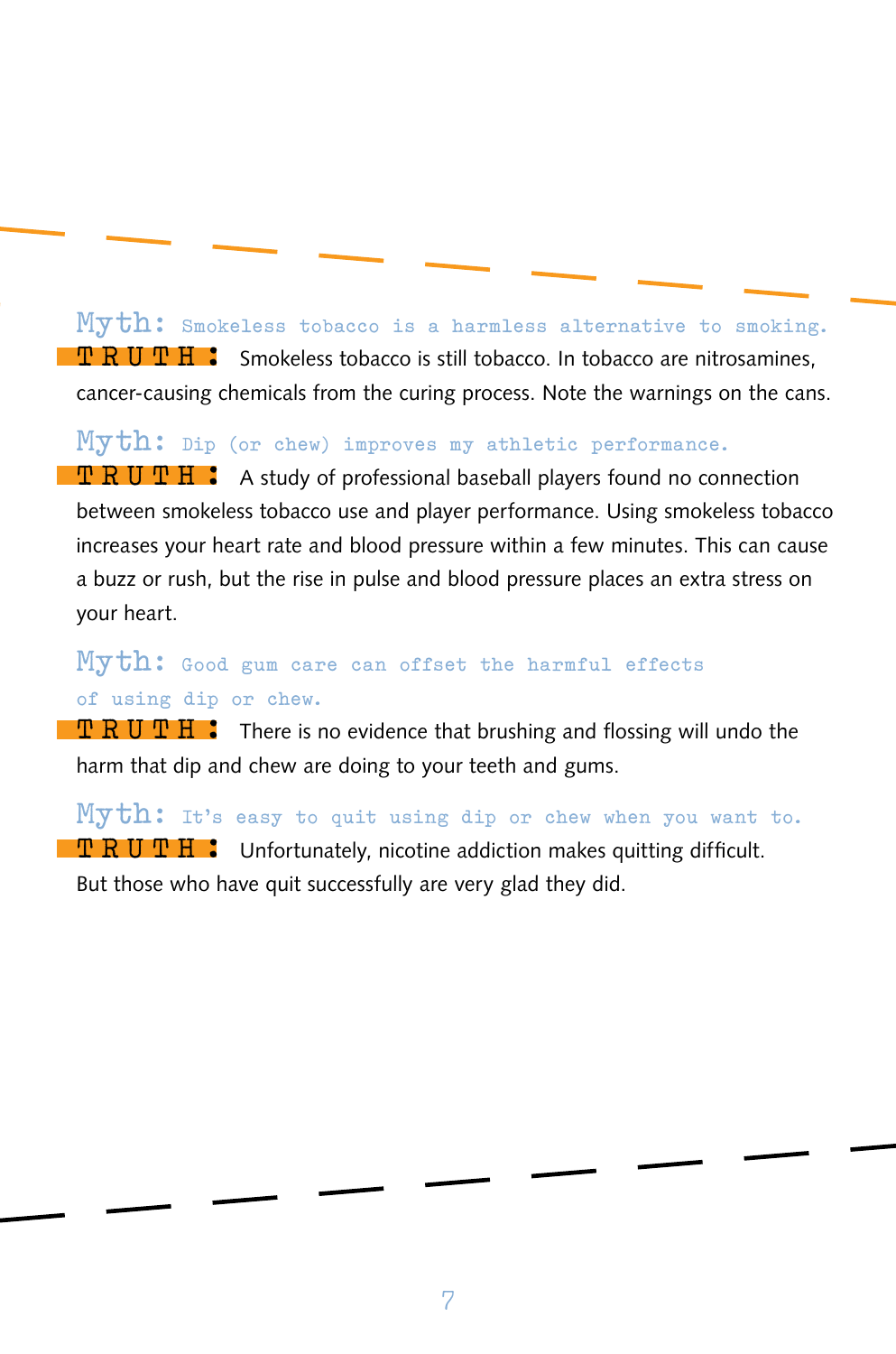# Kicking **Quitting plan**

**Kicking the dip or chew habit can be tough, but it can be done, and you can do it. The best way to quit smokeless tobacco is to have a quit date and a quitting plan.**

**These methods make it easier. Try what you think will work best for you.**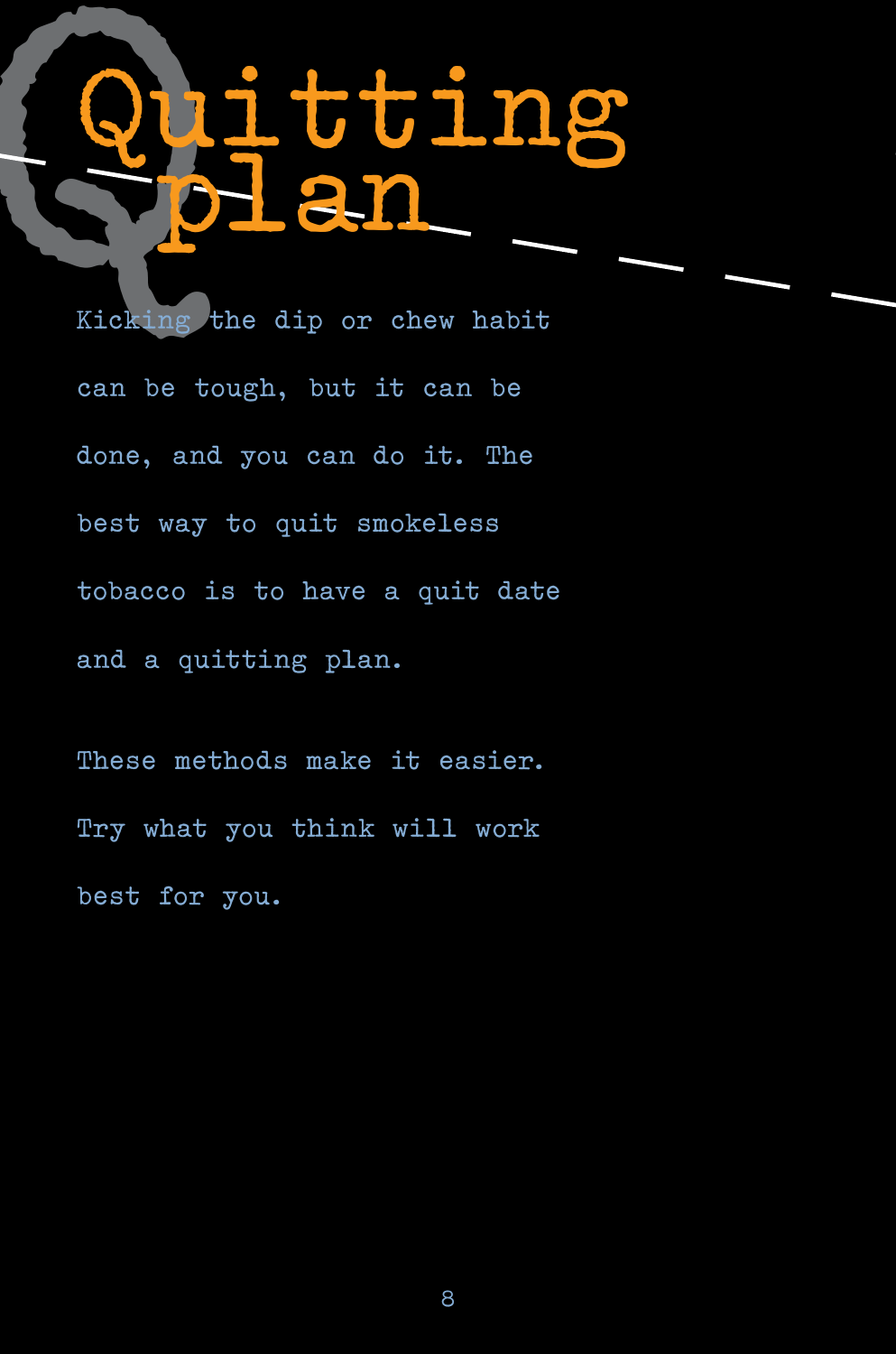

#### **Decide to quit**

Quitting smokeless tobacco is not something you do on a whim. You have to want to quit to make it through those first few weeks off tobacco. Know your reasons for stopping. Don't let outside influence—like peer pressure—get in your way. Focus on all you don't like about dipping or chewing.

#### **Reasons to quit**

Here are some reasons given by others. Are any of them important to you?

- $\blacktriangleright$  To avoid health problems
- ► To prove I can do it
- I have sores or white patches in my mouth
- ▶ To please someone I care about
- ▶ To set a good example for my kids or other kids
- $\blacktriangleright$  To save money
- ▶ I don't like the taste
- I have gum or tooth problems
- $\blacktriangleright$  It's disgusting
- ▶ Because it's banned at work or school
- ► I don't want it to control me
- ► My girlfriend (or a girl I'd like to date) hates it
- ▶ My wife hates it
- > My physician or dentist told me to quit

|   |  |  | Write in your own reasons |  |
|---|--|--|---------------------------|--|
| Þ |  |  |                           |  |
|   |  |  |                           |  |
|   |  |  |                           |  |
|   |  |  |                           |  |
|   |  |  |                           |  |
| ь |  |  |                           |  |
|   |  |  |                           |  |
| ь |  |  |                           |  |
|   |  |  |                           |  |
|   |  |  |                           |  |
|   |  |  |                           |  |
|   |  |  |                           |  |
|   |  |  |                           |  |
|   |  |  |                           |  |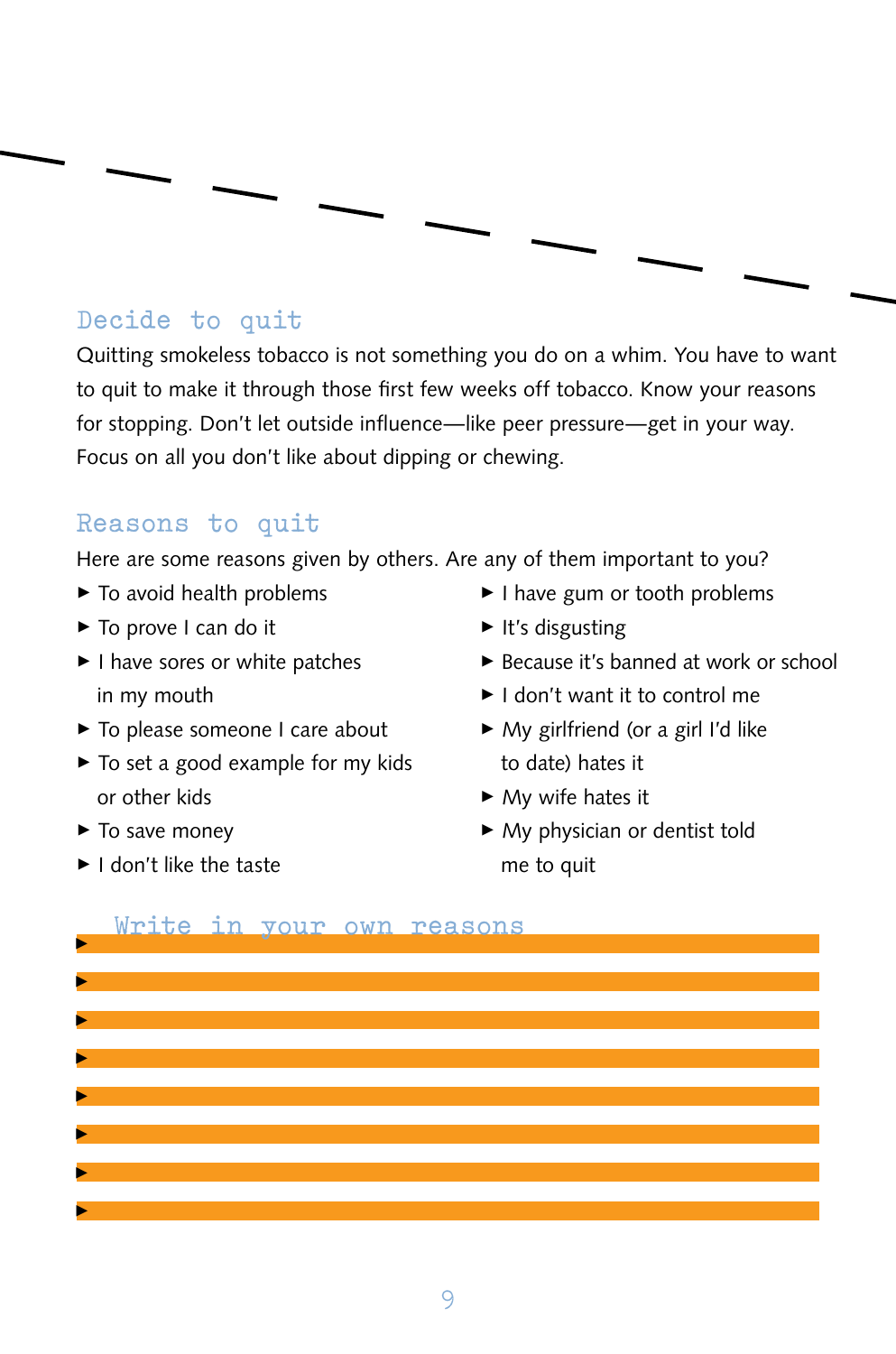#### **Pick a quit date**

Pick your quit date. Even if you think you're ready to quit now, take at least a week to get ready. But don't put off setting the date. This will give you time to:

#### Get psyched up for quitting

Cut back before you quit by tapering down.

Have your physician or dentist check your mouth. Ask whether you need nicotine replacement therapy (gum, nicotine patches, etc.). See page 13.

There is no "ideal" time to quit, but low-stress times are best. Having a quit date in mind is important, no matter how far off it is. But it's best to pick a date in the next two weeks, so you don't put it off too long.

Pick a date that looks good for you and write it in below.

| This is My |            | FILL IT IN! |
|------------|------------|-------------|
|            |            |             |
| MONTH      | <b>DAY</b> | YEAR        |
|            |            |             |
|            |            |             |
|            |            |             |
|            |            |             |
|            | 10         |             |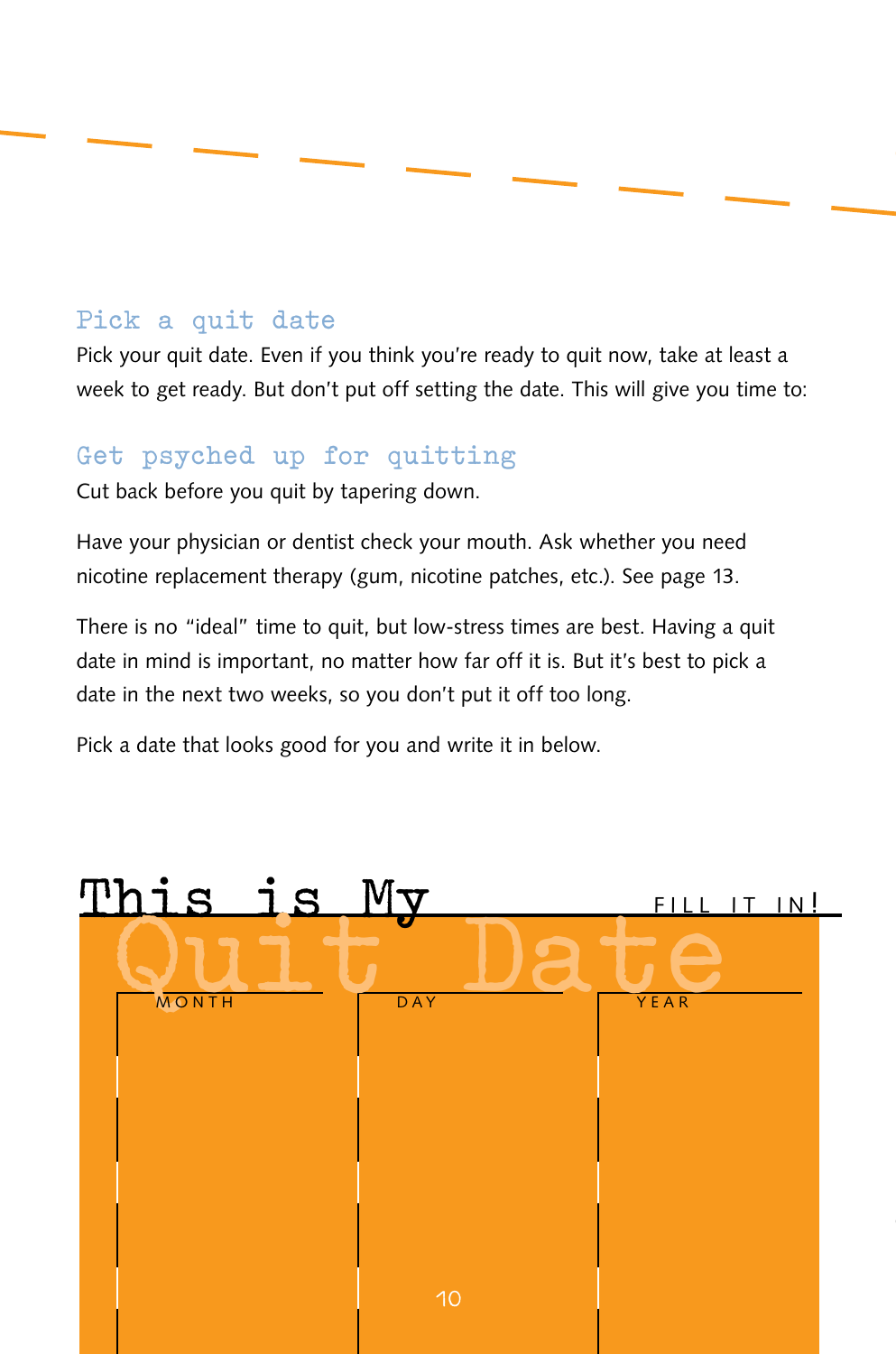#### **Cut back before you quit**

Some people are able to quit smokeless tobacco "cold turkey." Others find that cutting back makes quitting easier. There are many ways to cut back.

Taper down. Cut back to half of your usual amount before you quit. If you usually carry your tin or pouch with you, try leaving it behind. Carry substitutes instead—sugar-free chewing gum or hard candies, and sunflower seeds. During this period, you might also try a mint-leaf snuff.

Cut back on when and where you dip or chew. First, notice when your cravings are strongest. What events trigger dipping or chewing for you? Do you always reach for a dip after meals? When you work out? In your car or truck? On your job? Don't carry your pouch or tin. Use a substitute instead. Go as long as you possibly can without giving into a craving—at least 10 minutes. Try to go longer and longer as you approach your quit day. Now, pick three of your strongest triggers and stop dipping or chewing at those times. This will be hard at first. The day will come when you are used to going without tobacco at the times you want it most.

Notice what friends and co-workers who don't dip or chew are doing at these times. This will give you ideas for dip or chew substitutes. It's a good idea to avoid your dipping and chewing pals while you're trying to quit. That will help you avoid the urge to reach for a can or chew.

**11**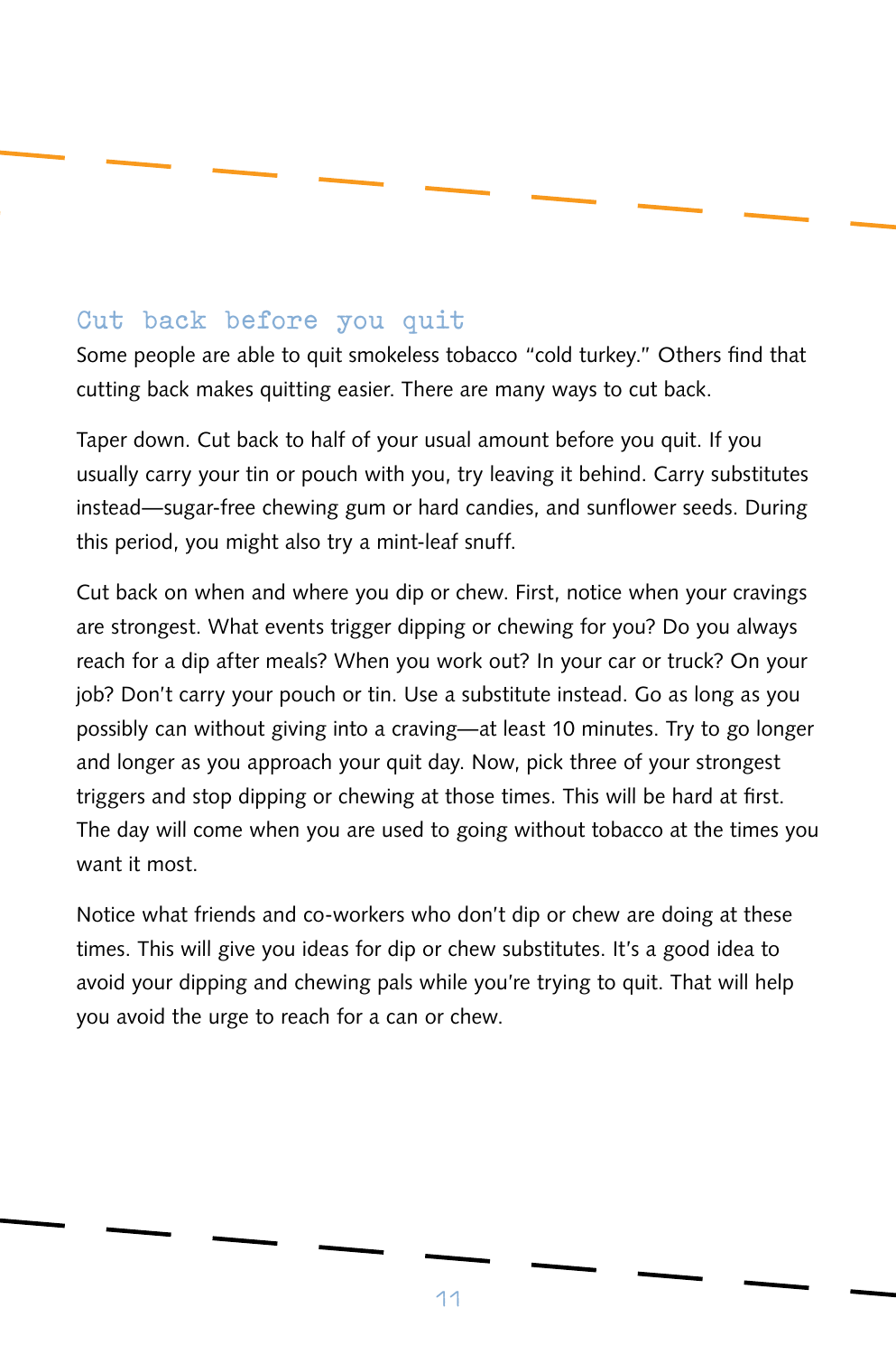Switch to a lower nicotine tobacco product if you're using a medium- or highnicotine snuff product. This way, you cut down your nicotine dose while you're getting ready to quit. This can help to prevent strong withdrawal when you quit.

Don't switch to other tobacco products like cigarettes or cigars! In fact, if you already smoke, this is a good time to quit smoking. That way you can get over all your nicotine addiction at once.

Write down your triggers. Stop dipping at these times.

#### **Right before your quit day Build a support team**

Let friends, family, and coworkers know you're quitting. Warn them that you may not be your usual self for a week or two after you quit. Ask them to be patient. Ask them to stand by to listen and encourage you when the going gets rough.

Suggest ways they can help, like joining you for a run or a walk, helping you find ways to keep busy, and telling you they know you can do it. If they've quit, ask them for tips. If they use dip or chew, ask them not to offer you any. They don't have to quit themselves to be supportive, but maybe someone will want to quit with you.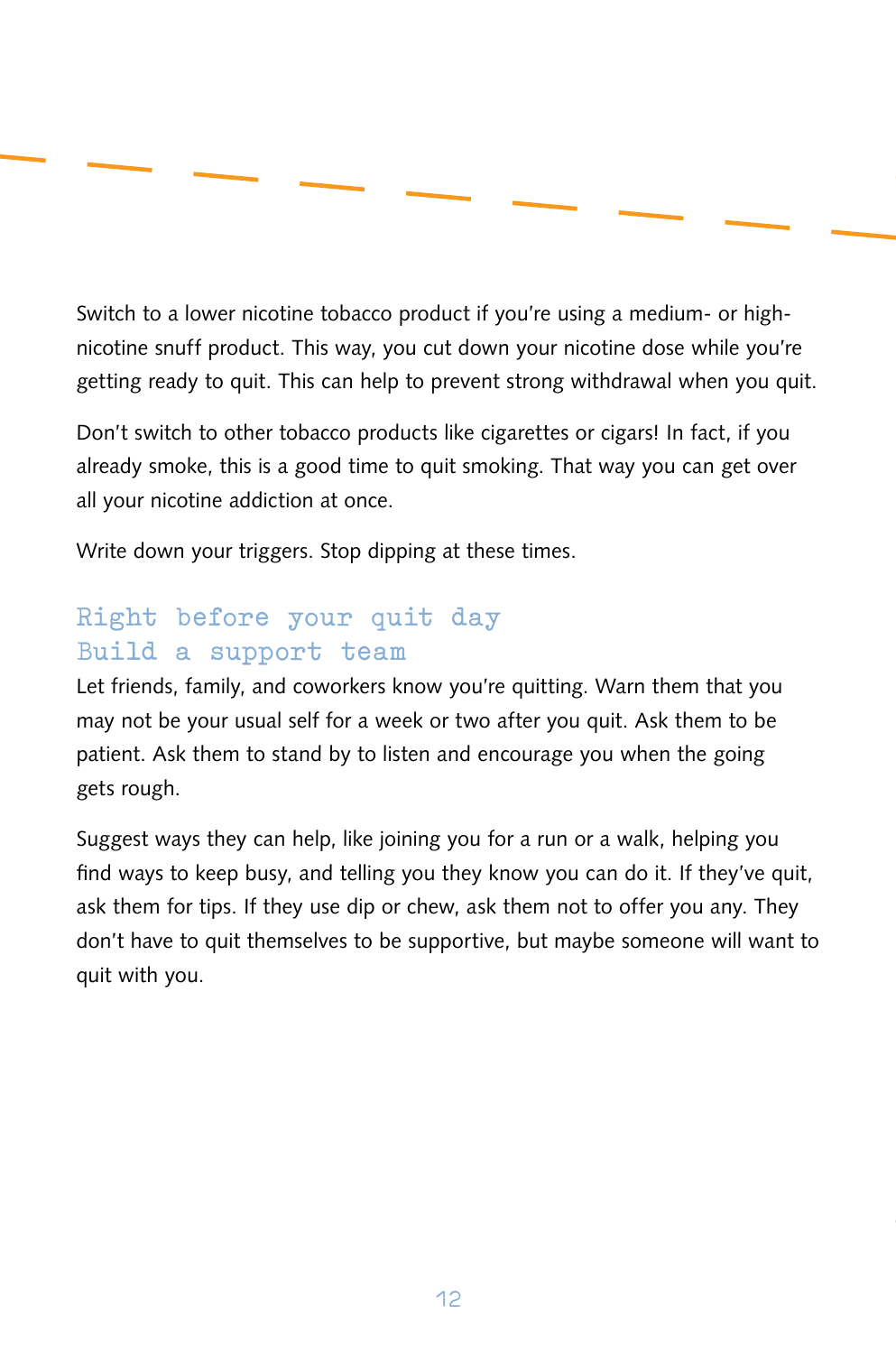#### **Quit day!**

Make your quit day special right from the beginning. You're doing yourself a huge favor.

Change daily routines to break away from tobacco triggers. When you eat breakfast, don't sit in the usual place at the kitchen table. Get right up from the table after meals. Make an appointment to get your teeth cleaned. You'll enjoy the fresh, clean feeling and a whiter smile.

Keep busy and active. Start the day with a walk, run, swim, or workout. Aerobic exercise will help you relax. Plus, it boosts energy, stamina, and all-around fitness and curbs your appetite.

Chew substitutes. Try sugar-free hard candies or gum, cinnamon sticks, mints, beef jerky, or sunflower seeds. Carry them with you and use them whenever you have the urge to dip or chew.

#### **What about medications?**

Nicotine replacement therapy and non-nicotine replacement therapy (bupropion) are approved by the U.S. Food and Drug Administration (FDA) for smoking cessation. However, these products have not been approved for smokeless tobacco cessation. Further research is needed to determine their effectiveness for helping smokeless tobacco users quit.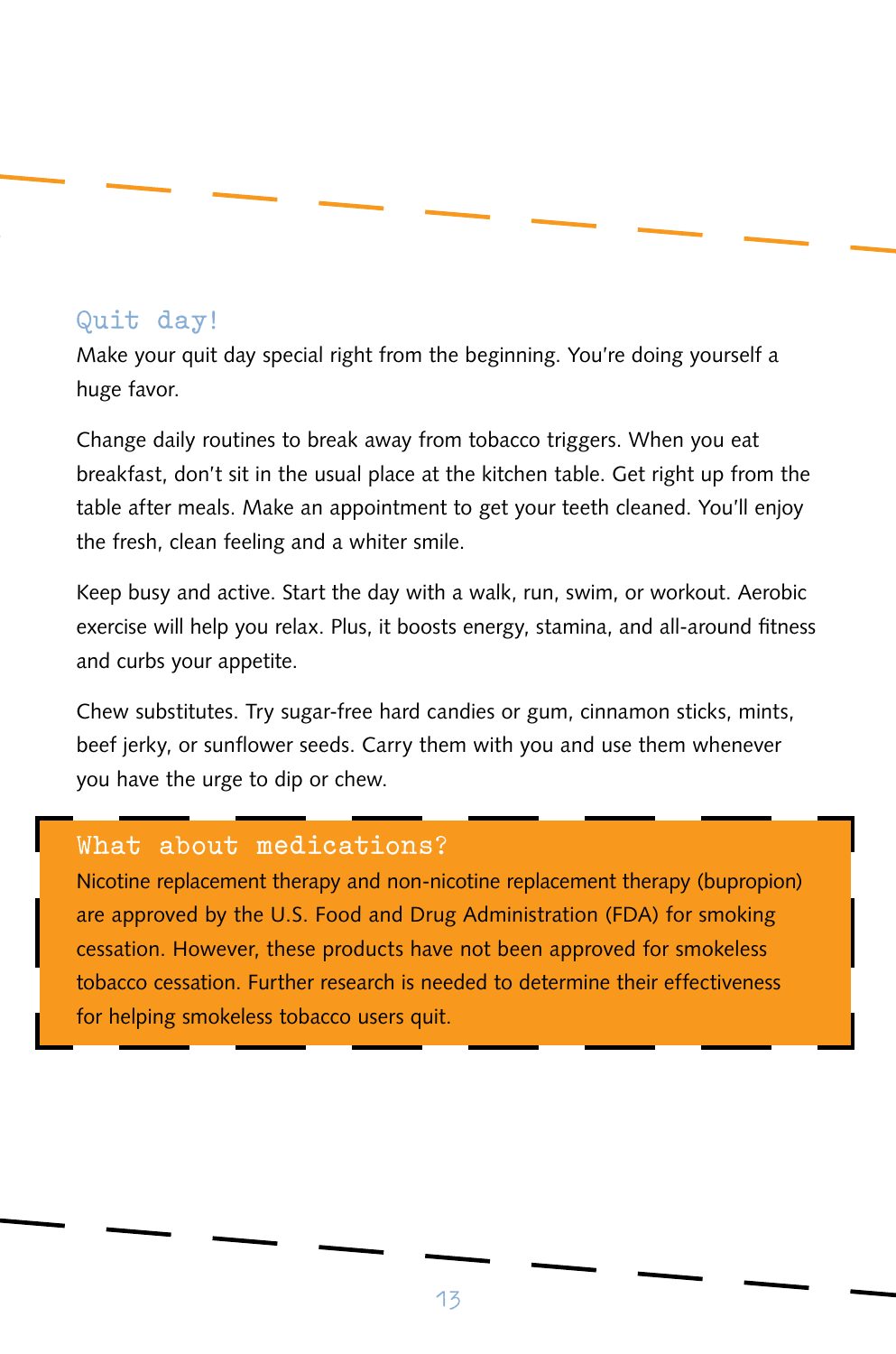## **Your**  first week.

ABOUT WEIGHT GAIN a b o u t w e i g h t g a i n

Nicotine speeds up metabolism, so quitting smokeless tobacco may result in a slight weight gain. To limit the amount of weight you gain, try the following: > Eat well-balanced meals and avoid fatty foods. To satisfy your cravings for sweets, eat small pieces of fruit. Keep low-calorie foods handy for snacks. Try popcorn (without butter), sugar-free gums and mints, fresh fruits, and vegetables. ▶ Drink 6 to 8 glasses of water each day. > Work about 30 minutes of daily exercise into your routine—try walking or another activity such as running, cycling, or swimming.

**Withdrawal symptoms don't last long. Symptoms are strongest the first week after you quit. The worst part is over after 2 weeks. As time passes, you'll feel better than when you dipped or chewed. So be patient with yourself.**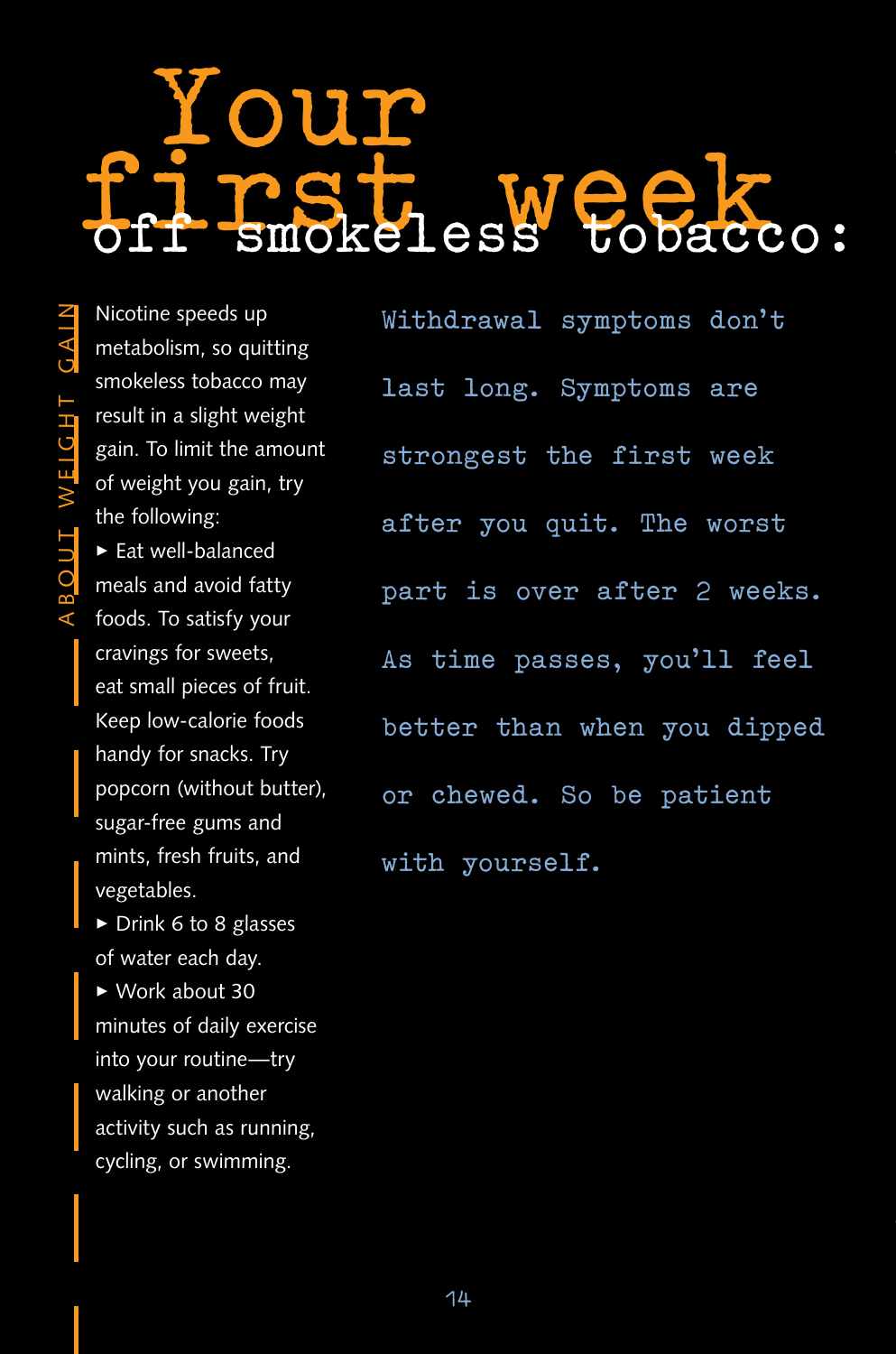### Coping with withdrawal

#### Urges to dip, cravings—especially in the places you used to dip the most

Wait it out. Deep breathing and exercise help you feel better right away.

#### Feeling irritable, tense, restless, impatient

Walk away from the situation. Deep breathing and exercise help to blow off steam. Ask others to be patient.

#### Constipation/irregularity

Add fiber to your diet (whole grain breads and cereals, fresh fruits and vegetables).

#### Hunger and weight gain

Eat regular meals. Feeling hungry is sometimes mistaken for the desire to dip or chew.

#### Desire for sweets

Reach for low-calorie sweet snacks (like apples, sugar-free gums and candies).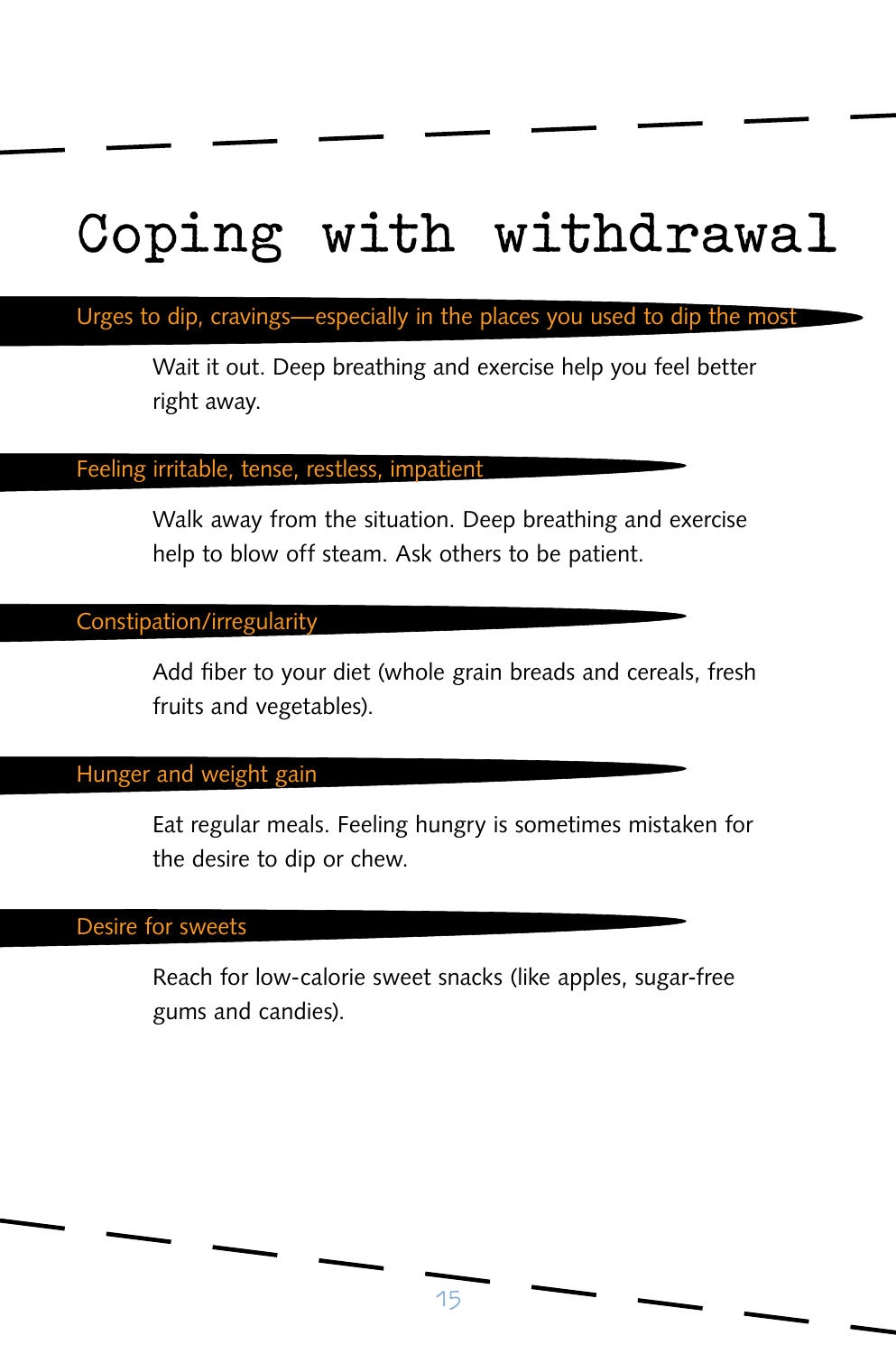## **Your second week: Dealing with triggers**

> Withdrawal symptoms ease up

► Food tastes better

▶ Your confidence starts to return to normal

**You've made it through the hardest part - the first week. If you can stay off one week, then you can stay off two. Just use the same willpower and strategies that got you this far.**

**Cravings may be just as strong this week, but they will come less often and go away sooner.**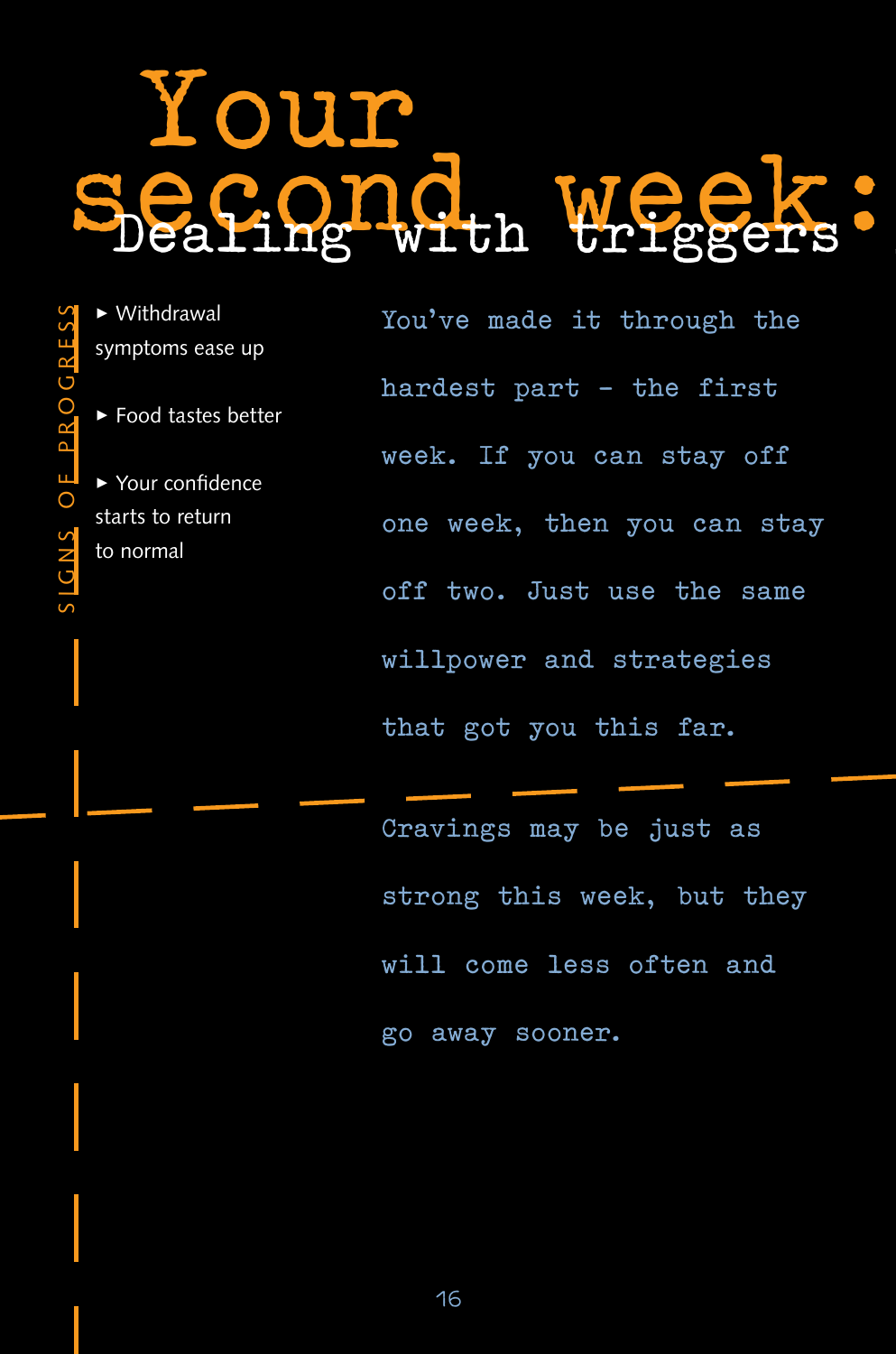#### **Be prepared for temptation**

**second week:**

Tobacco thoughts and urges probably still bother you. They will be strongest in the places where you dipped or chewed the most.

The more time you spend in these places without dipping or chewing, the weaker the urges will become. Avoid alcoholic beverages. Drinking them could bust your plan to quit.

Know what events and places will be triggers for you and plan ahead for them.

Write down some of your triggers. And write what you'll do instead of dip or chew. It may be as simple as reaching for gum or seeds, walking away, or thinking about how far you've come.

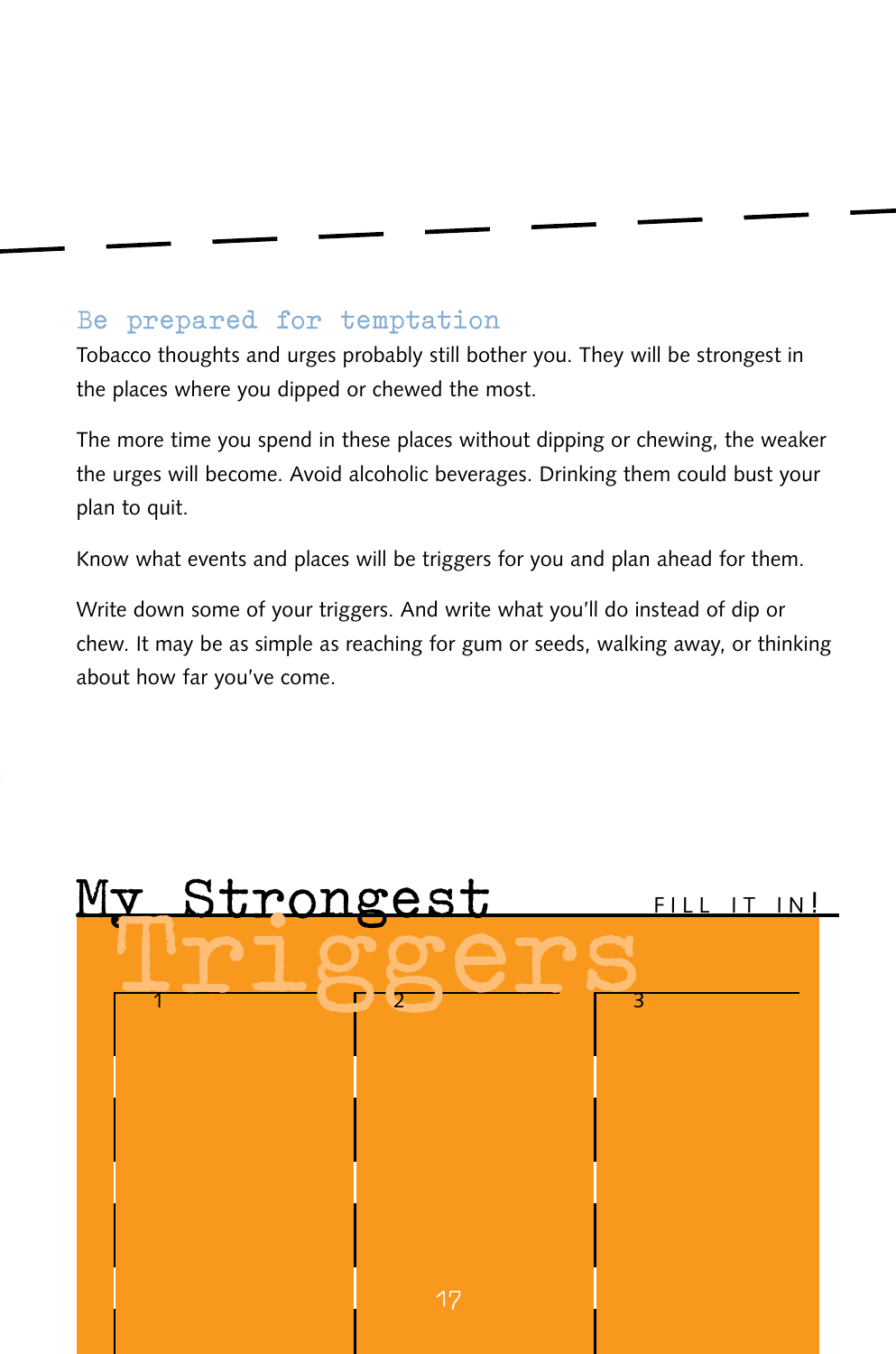## **going the distance Tips for**

**Congratulations! You've broken free of a tough addiction. If you can stay off 2 weeks, then you know you can beat this addiction. It will get easier.**

**Keep using whatever worked when you first quit. Don't expect new rituals to take the place of smokeless tobacco right away. It took time to get used to chewing or dipping at first, too.**

**Keep up your guard. Continue to plan ahead for situations that may tempt you.**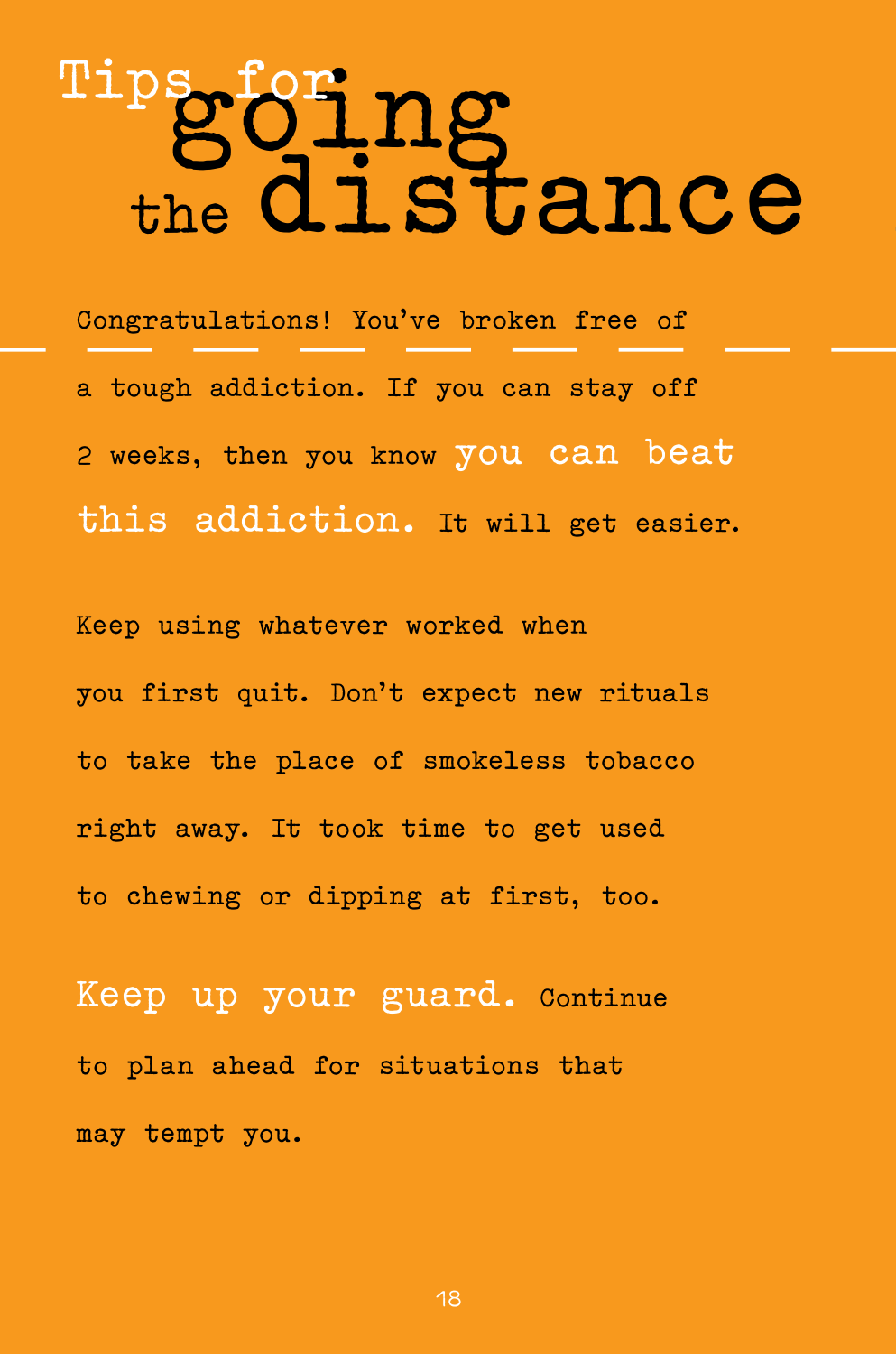#### **What if you should slip?**

Try not to slip, not even once. But, if you do slip, get right back on track.

Don't let feelings of guilt lead you back to chewing or dipping. A slip does not mean "failure." Figure out why you slipped and how to avoid it next time. Get rid of any leftover tobacco.

Pick up right where you left off before the slip. If slips are frequent, or you are dipping or chewing on a regular basis, make a new quitting plan. Quitting takes practice. The smokeless tobacco habit can be tough to beat. Most users don't quit for good on the first try. Don't give up! Figure out what would have helped. Try a new approach next time. Talk to your physician or dentist for extra help.

You may also wish to call one of these services for additional guidance and support:

- > The National Cancer Institute (NCI) Cancer Information Service at 1–800–4–CANCER (1–800–422–6237)
- > The National Network of Tobacco Cessation Quitlines at 1–800–QUIT–NOW (1–800–784–8669)
- ▶ The NCI's Smoking Cessation Quitline at 1–877–44U–QUIT (1–877–448–7848)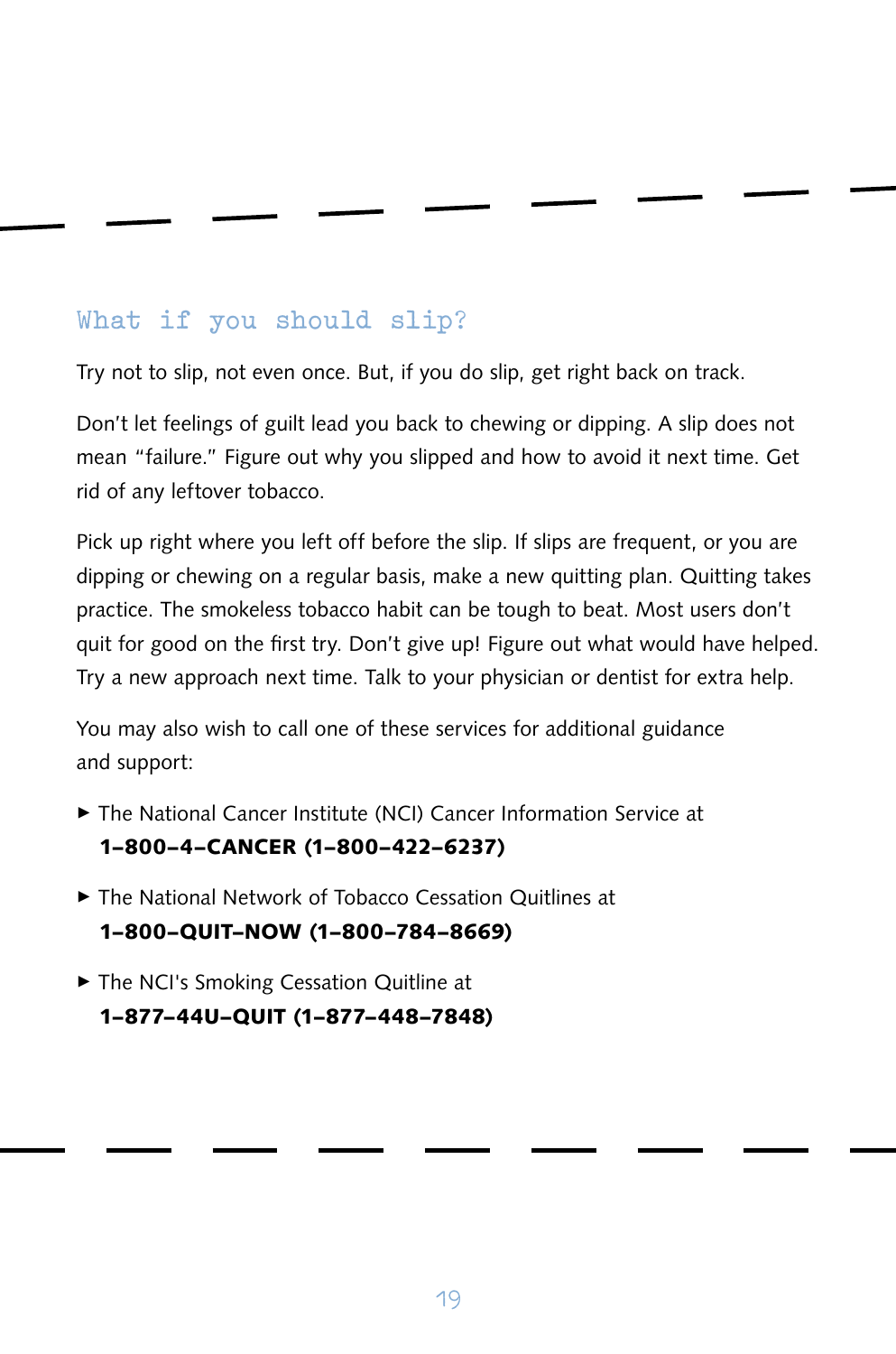## **your Success! Celebrate**

#### **Congratulations!**

**You've done it. You've beaten the smokeless tobacco habit. You're improving your health and your future. Celebrate with the people on your "support team." Offer your support to friends and coworkers who are trying to quit using tobacco. Pledge to yourself never to take another dip or chew.**